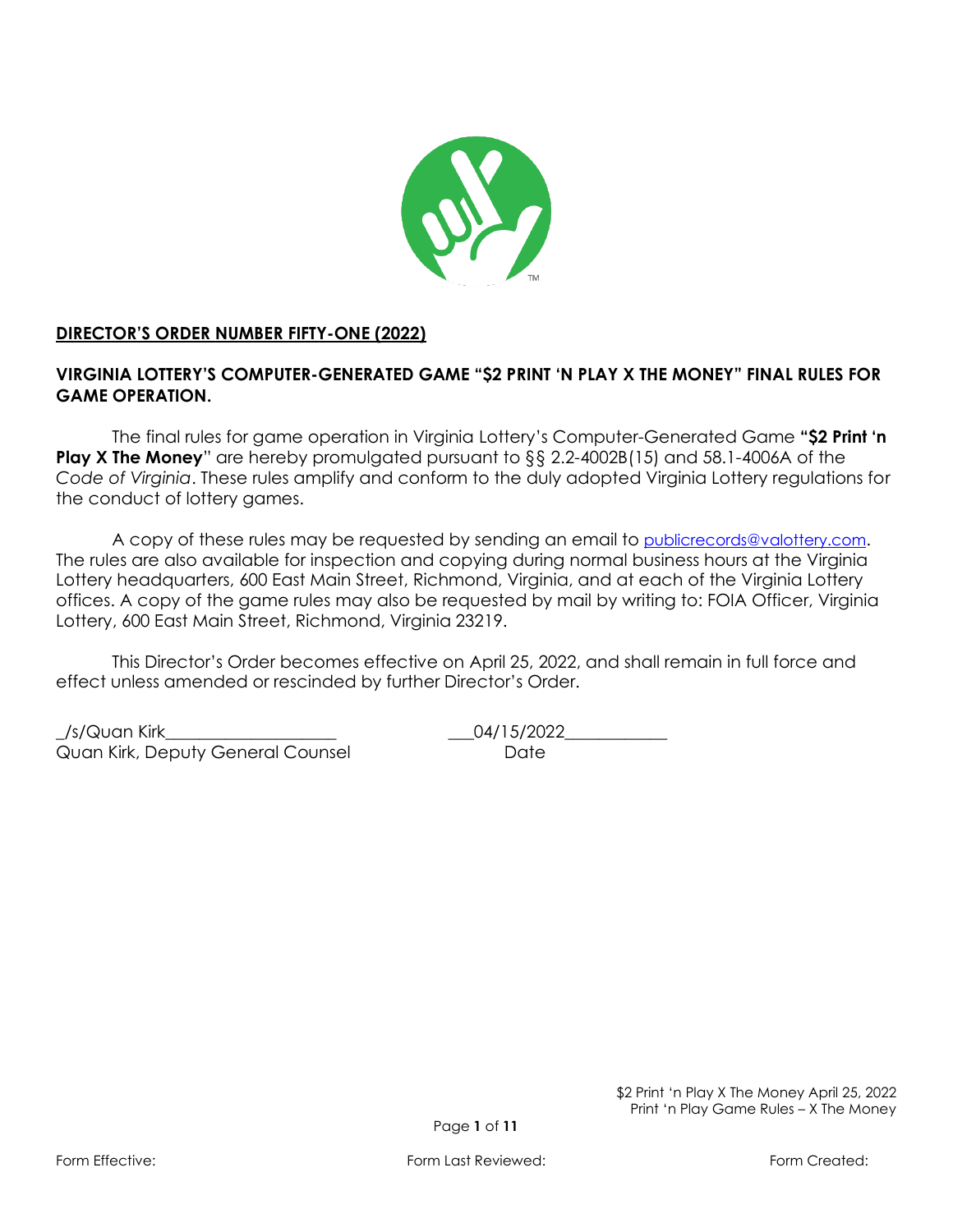

# **VIRGINIA LOTTERY'S COMPUTER-GENERATED GAME "\$2 PRINT 'N PLAY X THE MONEY" OFFICIAL RULES FOR GAME OPERATION**

#### **A. GENERAL REQUIREMENTS:**

- 1. In addition to these specific Game Rules, all requirements in the language on the back of the **\$2 Print N' Play X The Money** Ticket and the Virginia Lottery laws and regulations apply to the operation of this Game.
- 2. Game Rules, Virginia Lottery laws and regulations are on file at Virginia Lottery headquarters.
- **B. DEFINITIONS** (for purposes of this Game)**:**

"Claimant" means a Person who presents a Ticket that he/she presumes to be a Winning Ticket.

"Computer-generated Game" means a Virginia Lottery Game in direct communication with a Mainframe computer operated by or at the direction of the Virginia Lottery.

"Director" means the Executive Director of the Virginia Lottery as established in Chapter 40 of Title 58.1 (§58.1-4000 et seq.) of the Code of Virginia or any other employee(s) to whom the Executive Director's authority is lawfully delegated.

"Entitled to the Prize" means the status of a Claimant whose Ticket has been validated by the Virginia Lottery as winning a Prize, unless Internal Revenue Service policy provides a different definition, in which case the Internal Revenue Service definition shall prevail.

"Game" means the game named in the title at the top of Page 1 of these rules.

"Game Rules" or "Rules" means these rules.

"Lottery" means the Virginia Lottery.

"Lottery Board" means the group of seven (7) people, appointed by the Governor of Virginia, with the power to adopt regulations governing the establishment and operation of the Virginia Lottery and to perform other functions that are set out in the Code of Virginia.

"Lottery Retailer," "Lottery Sales Retailer," or "Retailer" means a person licensed by the Virginia Lottery to sell and dispense Virginia Lottery Tickets, materials and products.

> \$2 Print 'n Play X The Money April 25, 2022 Print 'n Play Game Rules – X The Money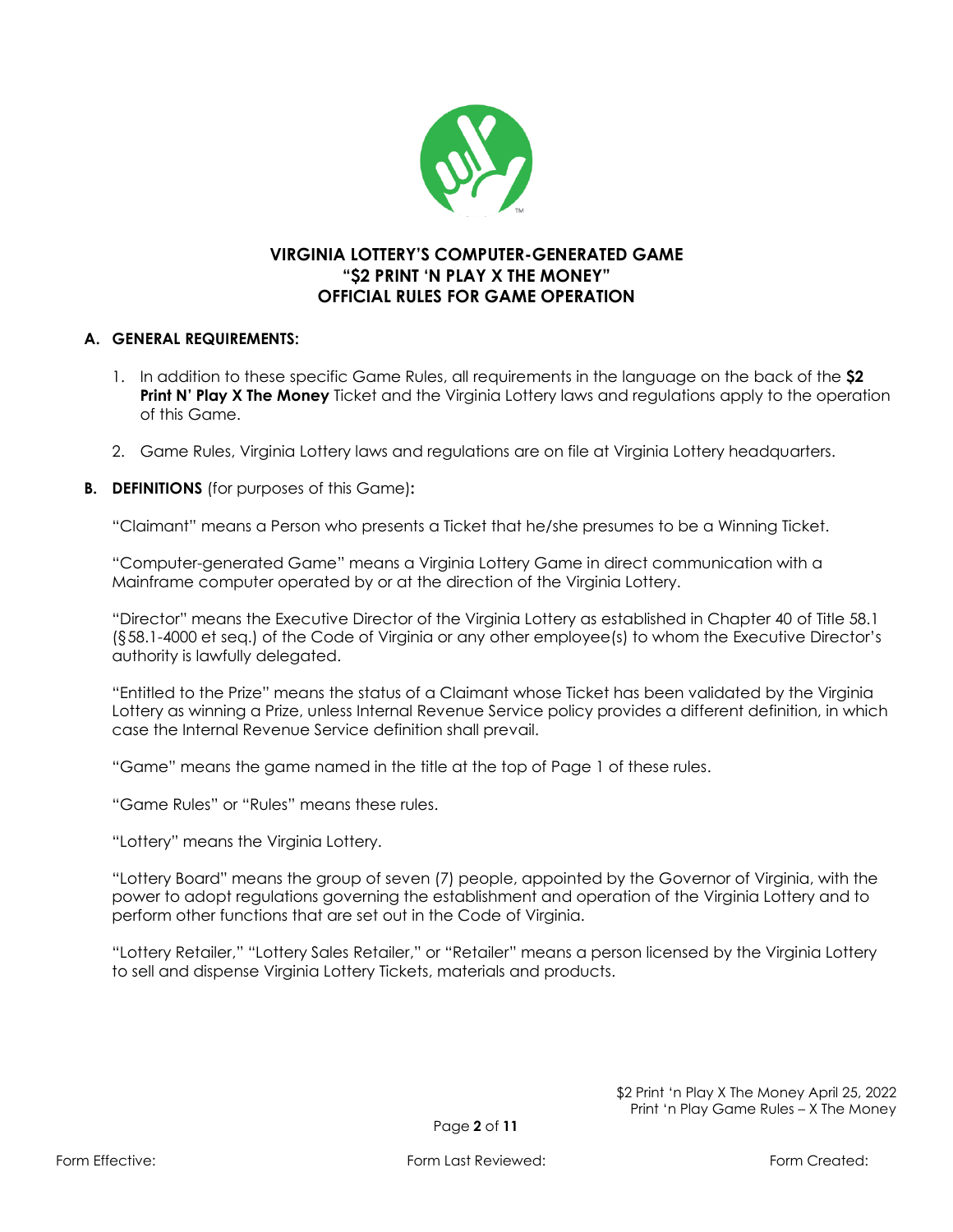"Person" means a natural person and may not extend to or be applied to a corporation, company, partnership, association or other entity or when referring to a Lottery retailer, the term as defined in § 58.1-4009 of the Code of Virginia.

"Play" means one (1) wager for a chance to win a Prize.

"Play Area" means a defined area on a Ticket within which distinct numbers, symbols, and/or Game grids are printed that are unique to the Game.

"Player" means a Person who is at least eighteen (18) years of age, who purchases or otherwise validly obtains a Ticket. Licensed Virginia Lottery Retailers and their employees may be Virginia Lottery Players.

"Plays per Ticket" means the number of Plays printed on a single Ticket. A **\$2 Print n' Play X The Money**  Ticket contains twelve (12) Plays per Ticket.

"Present at the Terminal" means that a Player remains physically present at the Virginia Lottery Terminal from the time the Player's order for a Ticket is accepted by the Virginia Lottery Retailer, through completion of the order processing, payment, and delivery of the Ticket to the Player. Players must be present at the Terminal for any purchase.

"**\$2 Print 'n Play X The Money Ticket**" or "Ticket" means a Ticket produced by the Virginia Lottery's gaming system and sold by the Virginia Lottery for this Game.

"Prize" or "Prizes" means the winnings as defined in **Section H** ("Prize Structure").

"Prizewinner" means a verified Claimant who is entitled, as a result of successful Ticket validation, to receive a Prize under the rules of a Game.

"Self-service Vending Machine" or "Vending Machine" means an interactive device by which a Player may select a Game and purchase a Ticket without the help of a retail clerk or a Lottery employee at a Virginia Lottery office or other approved location.

"Terminal" means a device that is authorized by the Virginia Lottery to interact with the Virginia Lottery's central computer system to issue Virginia Lottery Tickets and to enter, receive and process Virginia Lottery transactions that may include issuing Tickets, validating Tickets and transmitting reports.

"Unclaimed Prize" means any cash Prize for a Winning Ticket that has not been presented for payment within 180 days of the Ticket purchase date.

"Winning Play" means matching one or more of "Your Numbers" to any of the "Winning Numbers" and multiplying the total prizes won with the "Multiplier" number symbol, on a single Game Play.

"Winning Ticket" means a Ticket that has passed all Lottery validation and security requirements and contains the Winning Play(s). Each Winning Ticket must meet Virginia Lottery validation requirements as defined in the Virginia Lottery regulations.

"Winning Ticket Validation" means the process used to validate a Winning Ticket following the purchase of a Winning Play as shown on the **\$2 Print 'n Play X The Money** Ticket. Refer to **Section K** ("Ticket Validation Requirements").

**C. GAME DESCRIPTION: \$2 Print 'n Play X The Money** is an immediate print-and-play game designed to provide Players with instant Computer-generated Game Play results which are generated by a host computer and printed by a Lottery Terminal.

> \$2 Print 'n Play X The Money April 25, 2022 Print 'n Play Game Rules – X The Money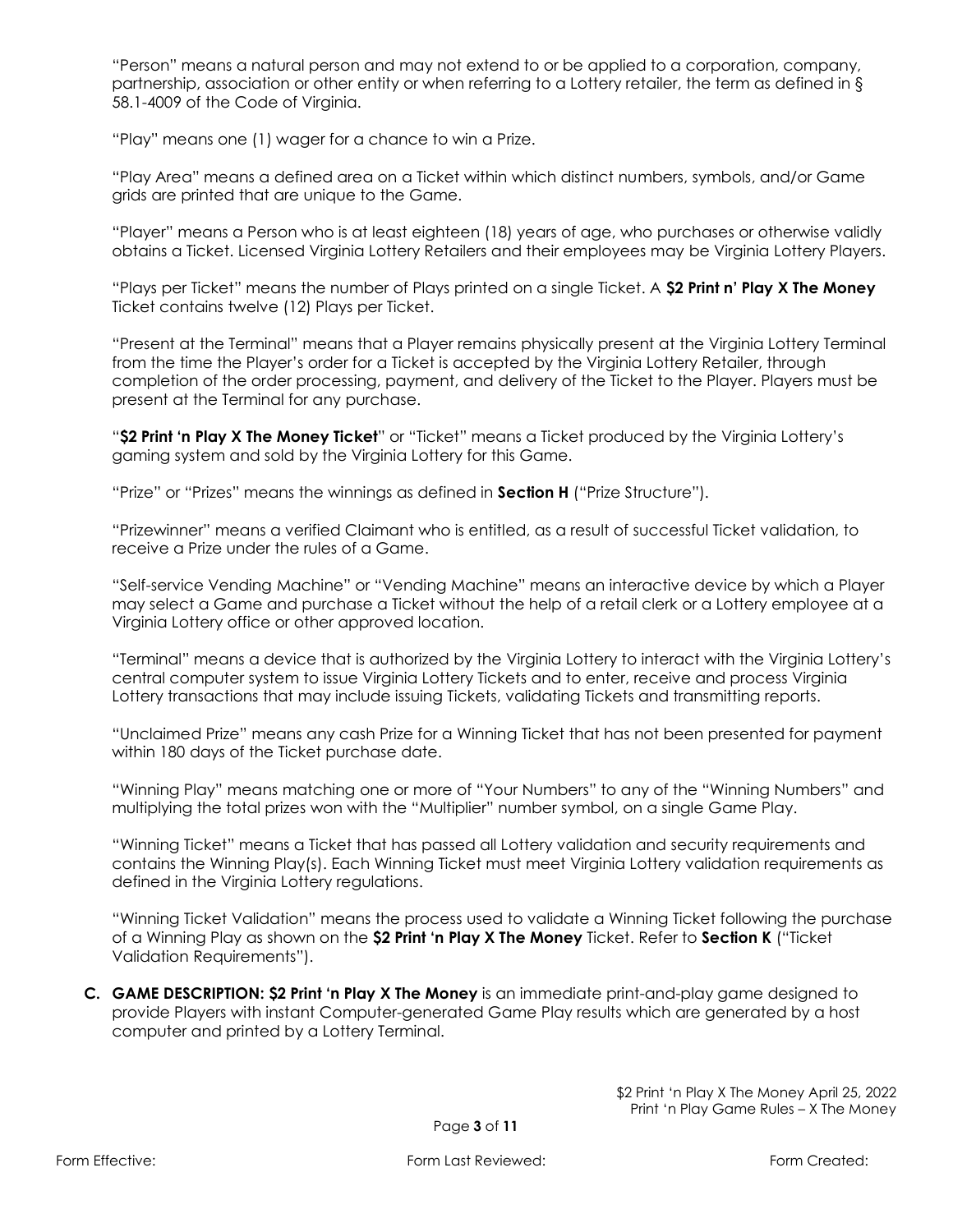# **D. ELIGIBILITY:**

- 1. Minors purchasing or redeeming Tickets: Persons under the age of eighteen (18) are not permitted to purchase or redeem Lottery Tickets. No Ticket shall be given as a gift or otherwise to any Person under the age of eighteen (18) years. The transferee of any Ticket from a Person ineligible to purchase a Ticket is ineligible to receive any Prize.
- 2. Eligibility: No officer, employee or Board member of the Lottery, or any officer or employee or board member of any vendor to the Lottery of Computer-Generated or scratch game goods or services working directly on a contract with the Lottery for such goods or services, or any person residing in the same household of any such board member, officer or employee, or any person under the age of eighteen (18) years, shall be eligible to purchase Tickets. The Lottery will not pay a Prize on a Ticket purchased by, for, or gifted to or transferred to anyone referenced in this **Section D**, or to the transferee of such Person.

# **E. GAME PURCHASE:**

- 1. Eligible Players may purchase Tickets via a Lottery terminal at retail, a Self-Service Vending Machine, or by any other means made available by the Lottery.
- 2. Price: Except as otherwise noted herein, or as otherwise announced by the Lottery, one (1) **\$2 Print 'n Play X The Money** Ticket costs two dollars (\$2.00).
- 3. By purchasing a Ticket, the Player agrees to comply with and abide by the Lottery laws and regulations, these Game Rules, all final decisions of the Director, and all procedures established by the Director for the conduct of the Game.
- 4. Risk: Players should sign the back of a Ticket after purchase. The Lottery shall not be responsible for any loss incurred as a result of a Player's failure to sign a Ticket. It shall be the sole responsibility of a Player to verify the accuracy of the Game reflected on the Ticket.
- 5. The placing of a wager is done at a Player's own risk. The Player acknowledges that a Lottery Retailer shall be deemed to be acting on behalf of the Player in selecting the specified Print 'N Play Game via the Lottery Terminal.

# **F. HOW TO PLAY:**

- 1. To play **\$2 Print 'n Play X The Money**:
	- a. Match any of YOUR NUMBERS to any of the WINNING NUMBERS, win prize shown for that number.
	- b. Players may win multiple times on a Ticket.
	- c. The Multiplier applies to the total prizes won.
- 2. Unaccepted Play: If for any reason the Player's Play is not accepted, the liability of the Lottery and its Retailer is limited to a refund of the amount paid for the Play.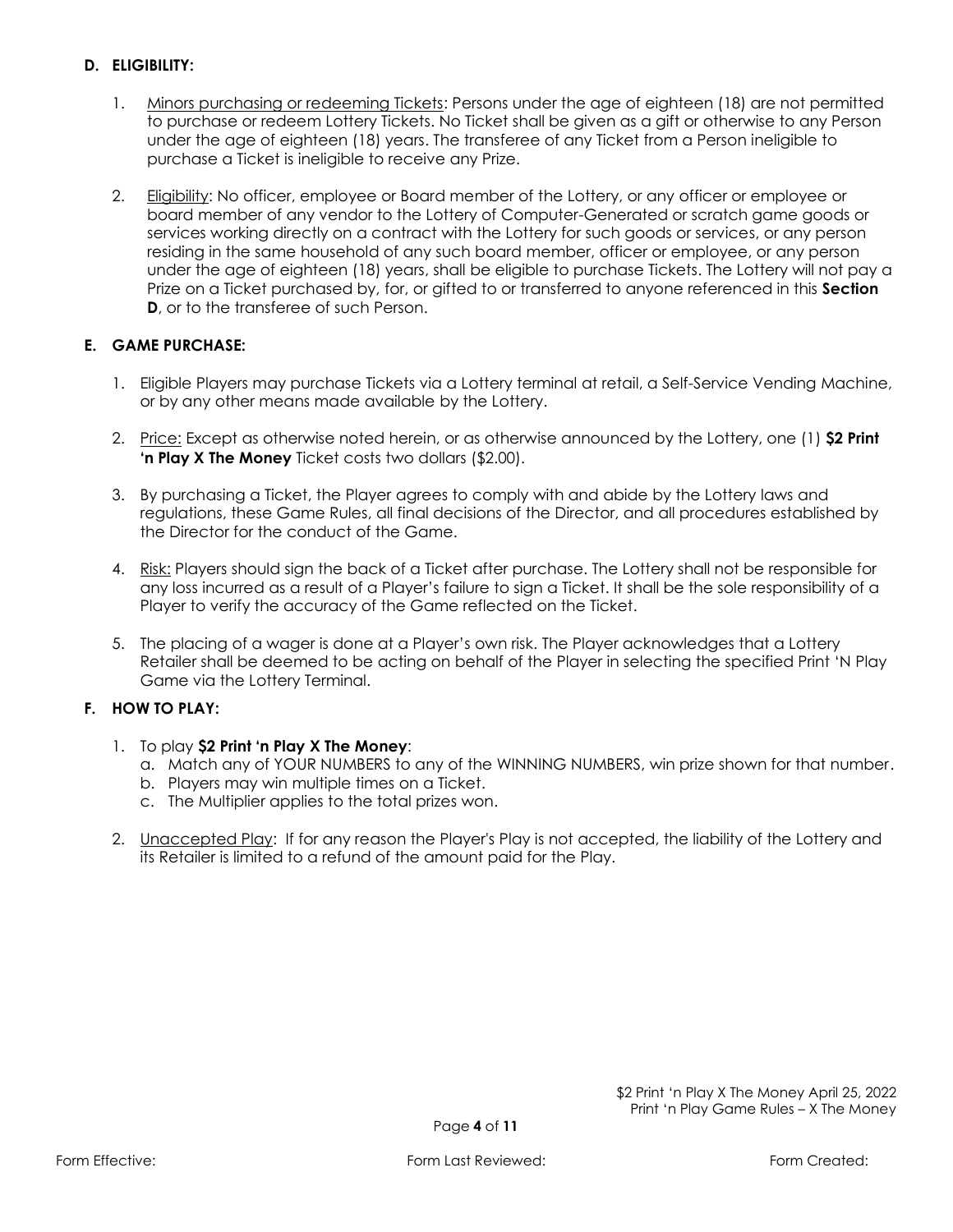# **G. TICKET:**

- 1. Ticket data: To be a valid Ticket, the Ticket must have been issued by the Lottery in an authorized manner. The Ticket must be intact and must not, in whole or in part, be defectively printed, produced in error, counterfeit, unreadable, incomplete, mis-registered, defective, torn, stolen, mutilated, altered, reconstituted, tampered with or previously paid. The Ticket data must have been recorded in the Lottery's central computer system prior to cashing.
- 2. The front of the Ticket must contain:
	- logo for **\$2 Print 'n Play X The Money**
	- top prize and multiplier level: "Win up to \$10,000! Multiply prizes up to 5 times!"
	- date and time the Ticket was purchased;
	- price of the Ticket;
	- a Play Area containing four (4) WINNING NUMBERS and twelve (12) YOUR NUMBERS;
	- a HOW TO PLAY section:
	- a MULTIPLIER box containing a multiplier number symbol\*
	- Retailer and Terminal number that produced the Ticket; and
	- Ticket serial number and a bar code representation of the Ticket serial number.
	- \*The Multiplier number symbol that can appear in the Multiplier box on the ticket: 1X, 2X or 5X.

The back of the Ticket must contain:

- sequential Ticket stock number preceded or followed by two (2) alphabetic characters;
- name and address fields;
- a signature line;
- date area; and
- instructions for claiming a Prize.
- 3. Sample Ticket: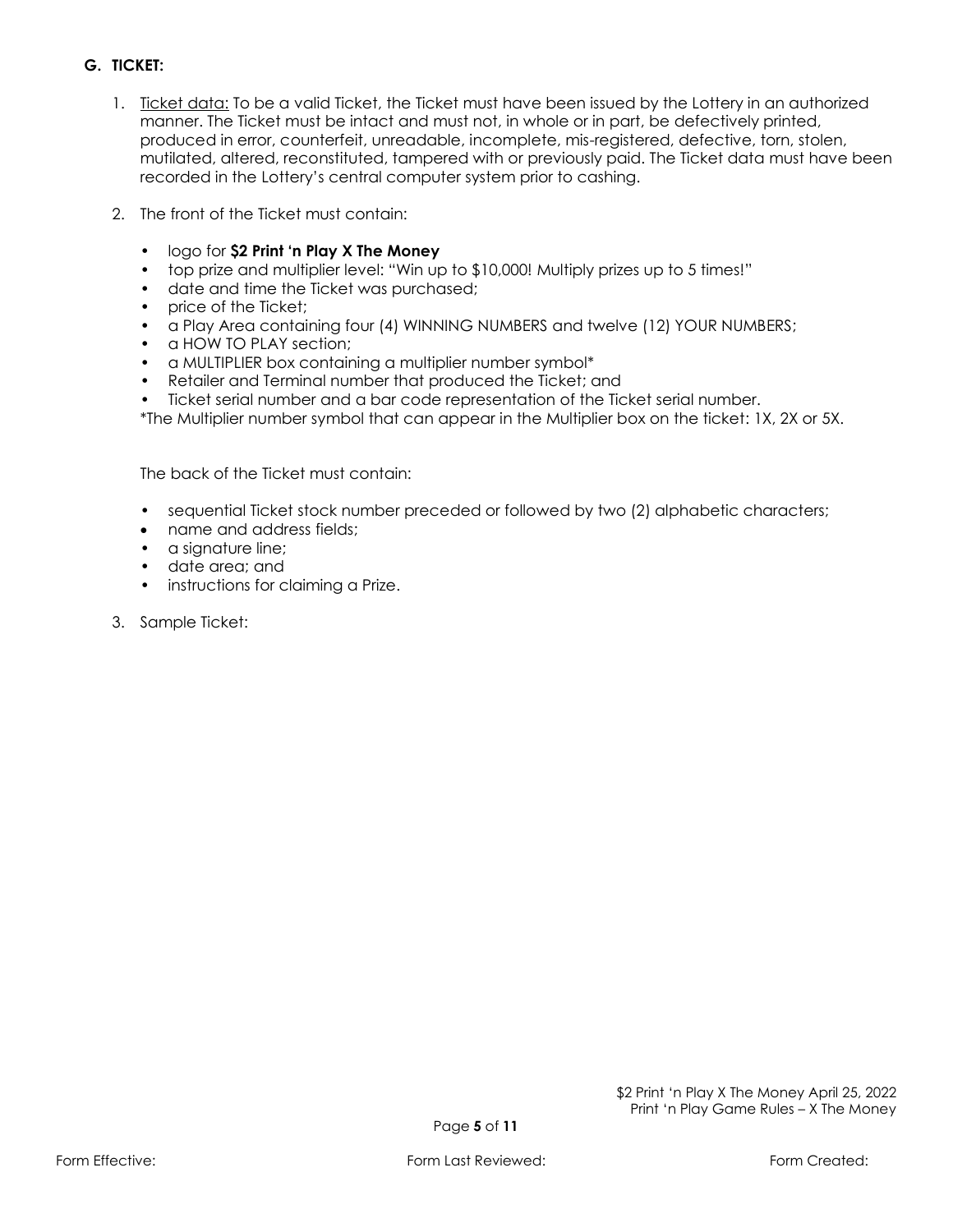

\$2 Print 'n Play X The Money April 25, 2022 Print 'n Play Game Rules – X The Money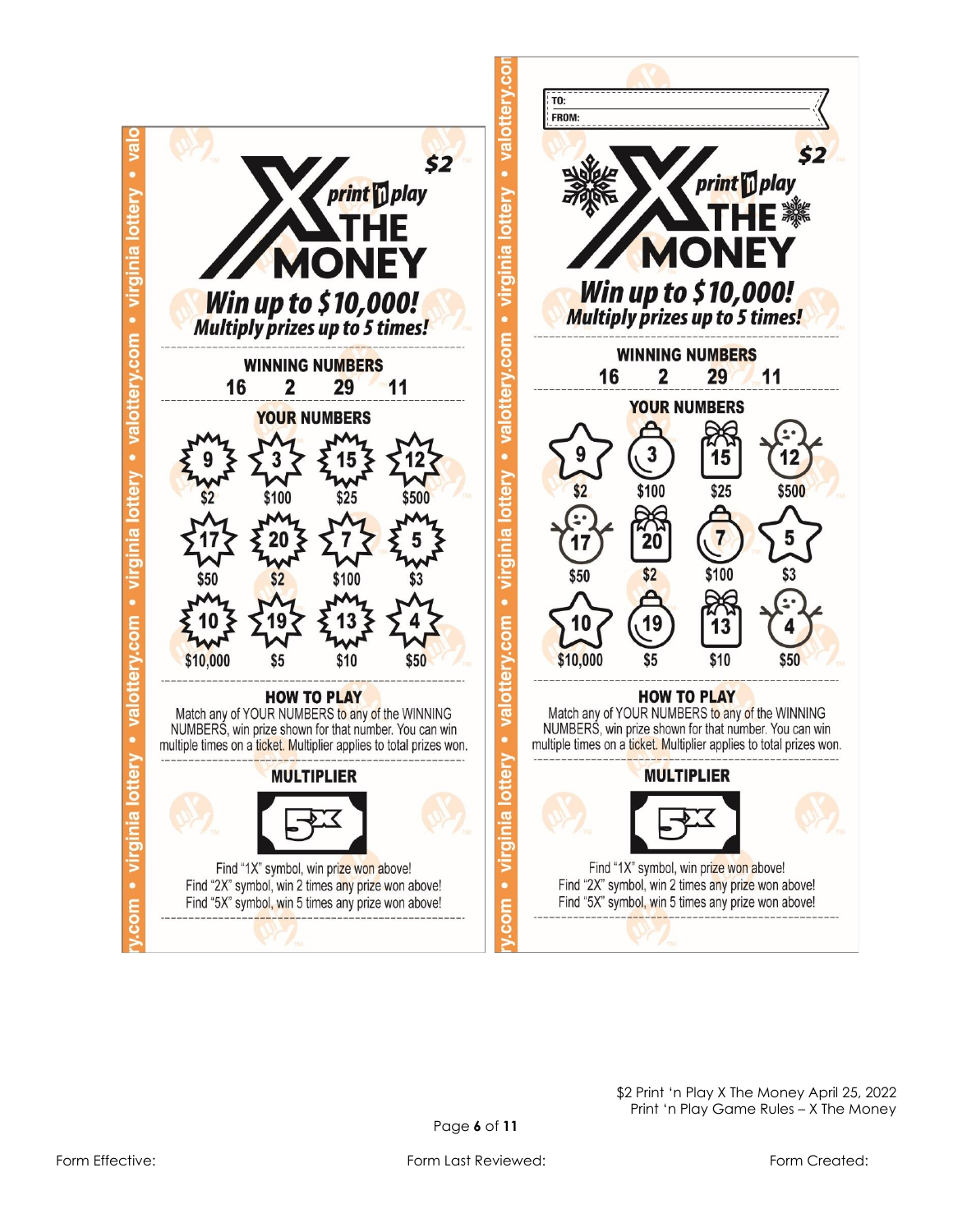| IRGINIA LOTTERY<br>the ficiout to: VA LOTTERY, P.O. Box 1254. Richmond. VA 23218-1254.<br>Should a claim form be required you will be advised by return mail. | Helping Virginia's Public Schools<br>a plans for ANY PRIZE at any Lottery Customer Bervice Center. Or<br>complete the information below, make a copy for your records, and mail                                                                                                                                                                                                                                                                                                                                                                                                                                                |          | valottery.com<br>Kevin Hall<br>Executive Director |
|---------------------------------------------------------------------------------------------------------------------------------------------------------------|--------------------------------------------------------------------------------------------------------------------------------------------------------------------------------------------------------------------------------------------------------------------------------------------------------------------------------------------------------------------------------------------------------------------------------------------------------------------------------------------------------------------------------------------------------------------------------------------------------------------------------|----------|---------------------------------------------------|
| NAME (Print)                                                                                                                                                  |                                                                                                                                                                                                                                                                                                                                                                                                                                                                                                                                                                                                                                |          |                                                   |
| ADDRESS                                                                                                                                                       |                                                                                                                                                                                                                                                                                                                                                                                                                                                                                                                                                                                                                                |          |                                                   |
| CITY                                                                                                                                                          | STATE                                                                                                                                                                                                                                                                                                                                                                                                                                                                                                                                                                                                                          | ZIP      |                                                   |
|                                                                                                                                                               |                                                                                                                                                                                                                                                                                                                                                                                                                                                                                                                                                                                                                                |          |                                                   |
| SIGNATURE                                                                                                                                                     | PHONE<br>This bidest is valid only for the drawing datelpt shown. Prizes must be claimed within 180 days of the draw date on the<br>ticket. Ticket purchasers and winners must be at least 18 years old. Cifts of tickets to minors are prohibited. All tickets,                                                                                                                                                                                                                                                                                                                                                               |          |                                                   |
|                                                                                                                                                               | purchases. transactions and winners are subject to Lottery rules and regulations and state law. Tickets are void if stolen.<br>misprinted, muritated, incomplete or cancelled, or do not meet the State Lottery Validation tests. Llability for exiditiolets,<br>If any, is limited to replacement of the fisiket. This lottery fisiket is a beane instrument until signed. Knowingly presenting<br>or transferring for payment an altered, forged or counterfeit tideat is a felony. To claim prizes over \$500 you need a raild<br>povemment-keused photo-identification and proof of resident Secial Security/Tex ID Number |          |                                                   |
|                                                                                                                                                               | If you or anyone you know has a gambling problem, please call 1-888-532-3500.                                                                                                                                                                                                                                                                                                                                                                                                                                                                                                                                                  |          |                                                   |
| lo highlighters                                                                                                                                               | <b>Hybers</b> foot a blow                                                                                                                                                                                                                                                                                                                                                                                                                                                                                                                                                                                                      | Keep dry | Avoid heat                                        |

**H. PRIZE STRUCTURE:** The Prizes and overall odds for **\$2 Print 'n Play X The Money** are as follows**:**

| Win                 | Prize    | Odds 1 in  |
|---------------------|----------|------------|
| \$10,000            | \$10,000 | 480,000.00 |
| \$500               | \$500    | 16,000.00  |
| \$200               | \$200    | 4,800.00   |
| \$100               | \$100    | 4,000.00   |
| $$50 \times 2X$     | \$100    | 4,000.00   |
| $$50 + $25$         | \$75     | 1,085.97   |
| \$50                | \$50     | 1,371.43   |
| $$10 \times 5X$     | \$50     | 1,371.43   |
| $$20 + $20 + $10$   | \$50     | 1,371.43   |
| $$25 \times 2X$     | \$50     | 872.73     |
| \$25                | \$25     | 600.00     |
| $$5 \times 5X$      | \$25     | 600.00     |
| \$20                | \$20     | 400.00     |
| $$10 \times 2X$     | \$20     | 400.00     |
| \$10                | \$10     | 240.00     |
| $$5 + $5$           | \$10     | 342.86     |
| $$2 + $3 + $5$      | \$10     | 342.86     |
| $$5 \times 2X$      | \$10     | 240.00     |
| \$5                 | \$5      | 60.00      |
| $$2 + $3$           | \$5      | 40.00      |
| \$3                 | \$3      | 14.12      |
| \$2                 | \$2      | 12.00      |
| <b>OVERALL ODDS</b> |          | 4.48       |
|                     |          |            |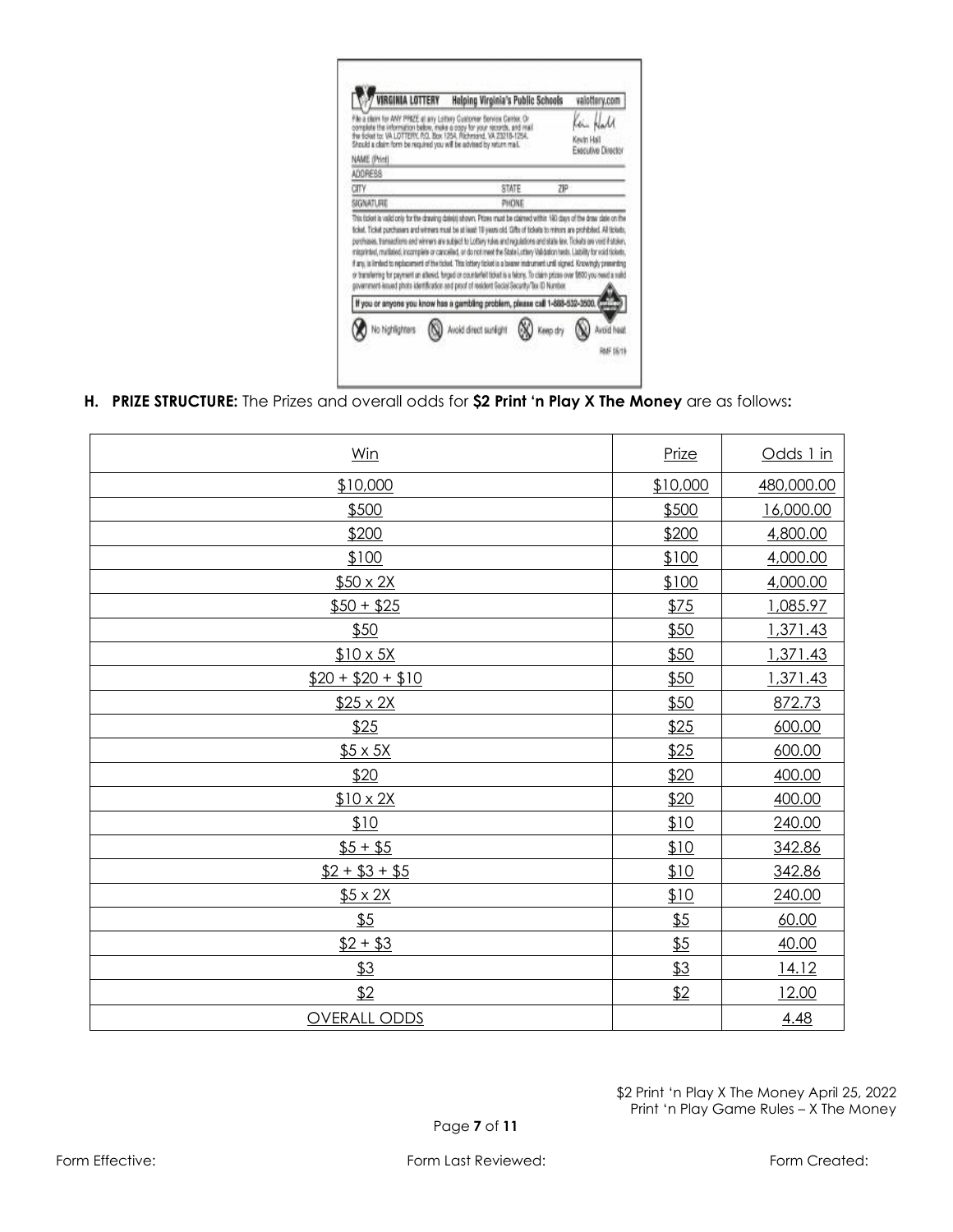#### **I. TICKET OWNERSHIP:**

- 1. A Ticket is a bearer Instrument. When a signature is written on the back of a Ticket, the Person whose signature appears in such area shall be the owner of the Ticket and shall be entitled to any Prize resulting from the Ticket. The Lottery shall pay the Claimant whose signature appears on the back of the Ticket.
- 2. If more than one (1) signature appears on a Winning Ticket or there are multiple parties presenting one Ticket, each Prizewinner shall complete a *Prizewinner Claim Form* and a *Player Affidavit of Multiple Ownership* to receive payment. Certain restrictions may apply to the minimum amount of an individual Prizewinner's Prize payment.
- 3. Non-Responsibility: The Lottery shall not be responsible for lost, stolen, altered, forged or fraudulently made Tickets.

#### **J. CLAIMANT VERIFICATION:**

- 1. Methods used by the Lottery to establish and confirm a Claimant's identity include, but are not limited to:
	- viewing and/or copying the Claimant's valid government-issued photo identification;
	- viewing and/or copying proof of taxpayer identification number (e.g. Social Security number);
	- asking identity-verifying questions in the absence of the aforementioned document proof; and/or
	- viewing and/or retaining the information provided on a Lottery *Prizewinner Claim Form*.
- 2. **In order to verify a Claimant's age, in all cases involving a cash Prize greater than \$100 paid at a Lottery office**, the Lottery must be provided with the Claimant's valid government-issued photo identification and taxpayer identification number (e.g. Social Security number). Payment will be delayed until such a number is provided and the Claimant shall not be entitled to interest on the Prize funds attributable to such delay.

Any Prize for which a taxpayer identification number has been requested but not furnished within 180 days of the Ticket purchase date will be forfeited and treated as an Unclaimed Prize.

#### **K. TICKET VALIDATION REQUIREMENTS:**

- 1. To be a valid Ticket, all requirements unique to a particular Game and all requirements set out in Lottery law and regulation must be met.
- 2. The Ticket must have been issued by the Lottery in an authorized manner. The Ticket must be intact and must not, in whole or in part, be defectively printed, produced in error, counterfeit, unreadable, incomplete, mis-registered, defective, torn, stolen, mutilated, altered, reconstituted, tampered with or previously paid.
- 3. The Ticket data must have been recorded in the Lottery's central computer system prior to cashing.
- 4. The information appearing on the Ticket must correspond precisely with the Lottery's computer records.
- 5. The serial number must appear in its entirety and must correspond to a matching serial number on the Lottery's validation file.
- 6. All information appearing on an apparent Winning Ticket must correspond to the Lottery's records of Winning Tickets, and no Ticket with identical data shall be or have been paid.

\$2 Print 'n Play X The Money April 25, 2022 Print 'n Play Game Rules – X The Money

Page **8** of **11**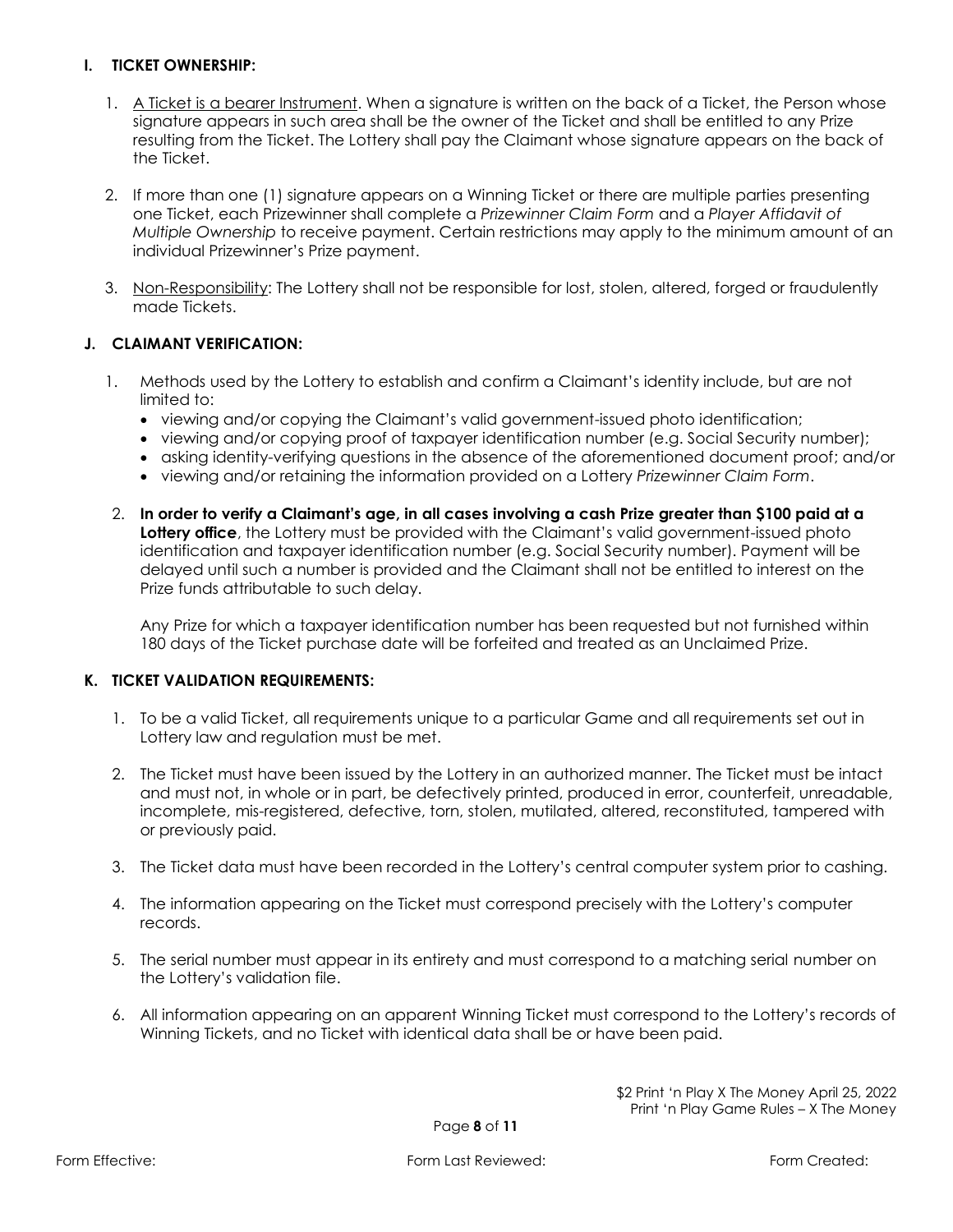- 7. The display printing on the Ticket must be regular in every respect, must correspond precisely to the artwork on file at the Lottery, and must pass all other security criteria determined by the Lottery Director.
- 8. The Ticket must be validated in accordance with the provisions of the Lottery regulations relating to procedures for claiming Prizes and for the payment thereof.
- 9. An apparent Winning Ticket shall be void unless the Ticket is printed on a paper stock roll issued by the Lottery and in use at the time of the Play and validly issued to the Lottery Retailer from whom the Ticket was purchased.
- 10. If a Ticket fails to pass all of the validation requirements set forth in these Game Rules or in the Lottery regulations, the Ticket shall be void and ineligible for any Prize and shall not be paid.

#### **L. PRIZE CLAIMS:**

- 1. A Ticket shall be the only proof of a Play. Submission of a Winning Ticket to the Lottery or its authorized Lottery Retailer shall be the sole method of claiming a Prize or Prizes.
- 2. All claims must be made within 180 days of the purchase date printed on the Ticket. Any cash Prize not claimed within the specified period shall be forfeited and revert to the Virginia State Literary Fund.
- 3. In accordance with the provisions of the Servicemembers Civil Relief Act, 50 U.S.C.S. app. §§ 501- 597b, any Person while in active military service may claim exemption from the 180-day Ticket redemption requirement. Any such Person must claim his/her forfeited Prize by presenting the Winning Ticket no later than 180 days after discharge from active military service. Within thirty (30) days of such presentation, the Director shall verify the claim and direct payment in accordance with the Lottery regulations then in effect regarding the manner of payment of Prizes to the holders of Winning Tickets or shares.
- 4. Employees of the Lottery or of a licensed Lottery Retailer shall verify the Ticket, and, if valid, pay the amount due to the Claimant. If a claim form is required, the Claimant will be so advised. No payment shall be made unless the Claimant possesses a valid Winning Ticket.
- 5. A Claimant shall bear all risk of loss or damage incurred by sending a Ticket through the mail.
- 6. **To claim a Prize of \$600 or less,** a Claimant may do one of the following:
	- present the Winning Ticket to any Retailer licensed by the Lottery;
	- complete and sign the back of the Ticket and present it at any Lottery Customer Service Center or Prize Zone; or
	- complete and sign the back of the Ticket and mail it to the Virginia Lottery, P.O. Box 1254, Richmond, Virginia 23218-1254 (preferably by insured, registered, or certified mail, return receipt requested).

The Claimant should retain a copy of the front and back of the Ticket for his/her records.

- 7. **To claim a Prize in excess of \$600,** a Claimant may do one of the following**:**
	- complete and sign the back of the Ticket and present the Ticket at any Lottery Customer Service Center or Prize Zone; or
	- complete and sign the back of the Ticket, and mail:
		- o the Ticket;
		- o a copy of his/her government issued photo identification; and

\$2 Print 'n Play X The Money April 25, 2022 Print 'n Play Game Rules – X The Money

Page **9** of **11**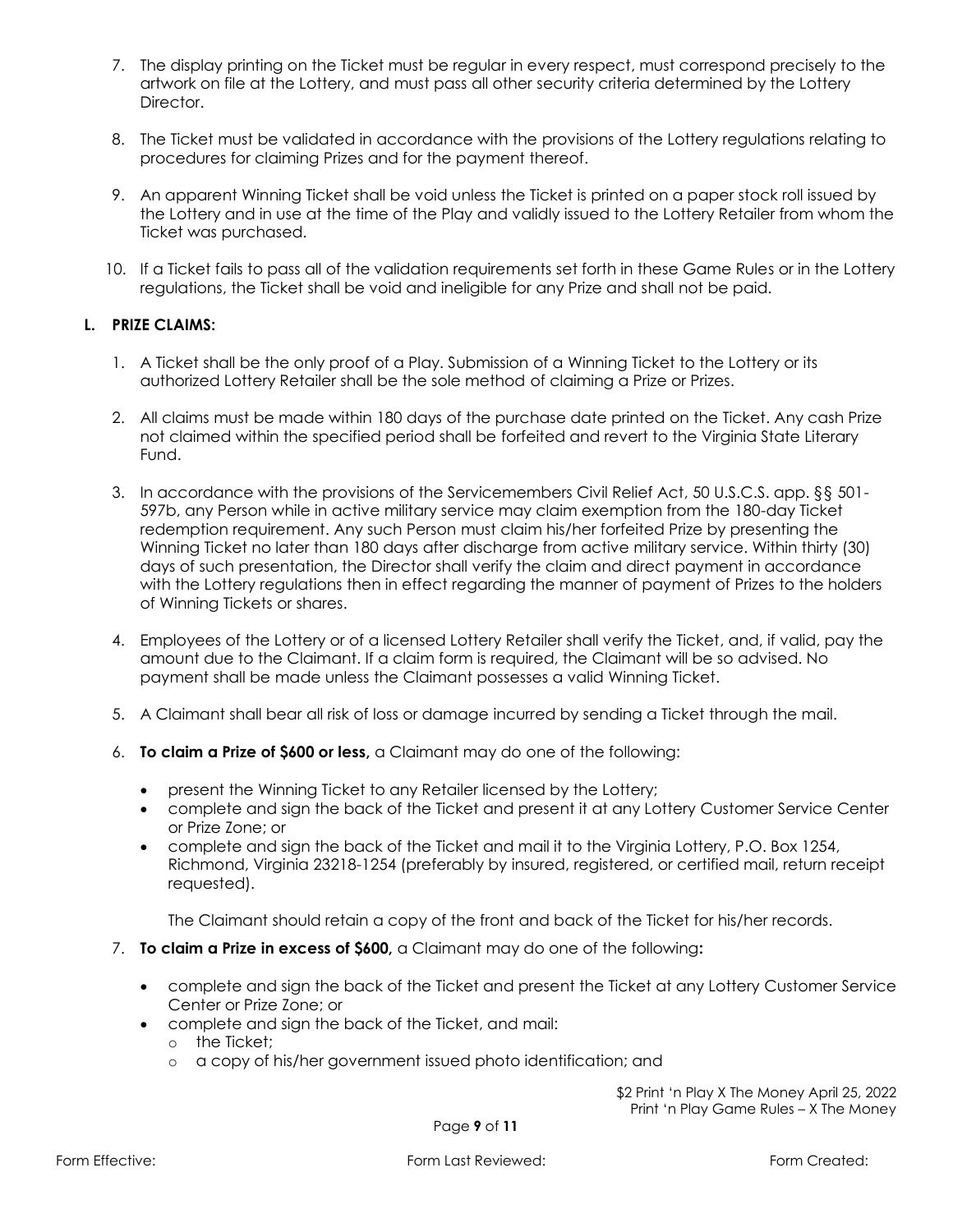o a copy of a document verifying the Claimant's taxpayer identification number (e.g. Social Security number)

to the Virginia Lottery, P.O. Box 1254, Richmond, Virginia 23218-1254 (preferably by insured, registered or certified mail, return receipt requested).

The Claimant should retain a copy of the front and back of the Ticket for his/her records.

- 8. Virginia Lottery law prohibits the holder of a Winning Ticket from reselling or having a Person other than him/herself claim a Winning Ticket for the purpose of concealing his/her identity as a Prizewinner. Any Person found to have engaged in the foregoing shall be fined as determined by the Director: (a) for Prizes of less than \$1,000, not more than \$250; (b) for Prizes of \$1,000 or more but less than \$5,000, more than \$250 but not more than \$500; and (c) for Prizes of \$5,000 or more, no less than \$1,000.
- 9. IMPORTANT: Claimants should consult [www.valottery.com](https://www.valottery.com/) for any updates or temporary modifications to claiming procedures made necessary as a result of any Executive Order issued by the Governor of Virginia, including but not limited to, orders addressing public health emergencies.

#### **M. PRIZE PAYMENT:**

- 1. When paying any Prize claim **in excess of \$600**, the Lottery shall report the winnings or withhold taxes pursuant to rules established by the Internal Revenue Service and the Virginia Department of Taxation and shall file the appropriate income reporting form(s) with the Internal Revenue Service and the Virginia Department of Taxation.
- 2. When paying a cash Prize claim in excess of **\$100** at a Lottery office, the Lottery shall withhold any monies due under the Commonwealth's Set-Off Debt Collection Act if the agency has registered such debt with the Virginia Department of Taxation and timely notice of the debt has been furnished by the Virginia Department of Taxation to the Lottery.
- 3. One Prize: Subject to the validation requirements contained herein, Players are eligible to receive only one (1) (the highest) applicable Prize for each Winning Game Play.
- 4. No right of any Person to a Prize shall be assignable except that:
	- a. the Lottery may pay any Prize according to the terms of a deceased Prizewinner's beneficiary designation or similar form filed with the Lottery, or to the estate of a deceased Prizewinner who has not completed such a form; and
	- b. the Prize to which a Prizewinner is entitled may be paid as directed by an appropriate judicial order.
- 5. Each Prizewinner is legally required to include the value of the Prize, as well as any taxes paid by the Lottery on his/her behalf, in his/her taxable income for tax reporting purposes. As a result of accepting a Prize, and taking into account a Prizewinner's total taxable income for the year in which the Prize is accepted, a Prizewinner may fall into a higher tax bracket for his/her federal and state tax liabilities for the year in which the Prize is accepted.
- 6. Virginia Lottery law prohibits the disclosure of information about an individual Prizewinner's identity for a Prize greater than \$10 million, unless that Prizewinner consents in writing to such disclosure.
- 7. For Prizes up to and including \$10 million, a Prizewinner agrees to participate in a press conference and agrees to the use of his/her name and/or photo for publicity at the Lottery's discretion. Examples of publicity include, but are not limited to, news releases, Internet, news media and signs at Lottery retailer locations. In addition, a Prizewinner agrees to participate in Lottery promotional

\$2 Print 'n Play X The Money April 25, 2022 Print 'n Play Game Rules – X The Money

Page **10** of **11**